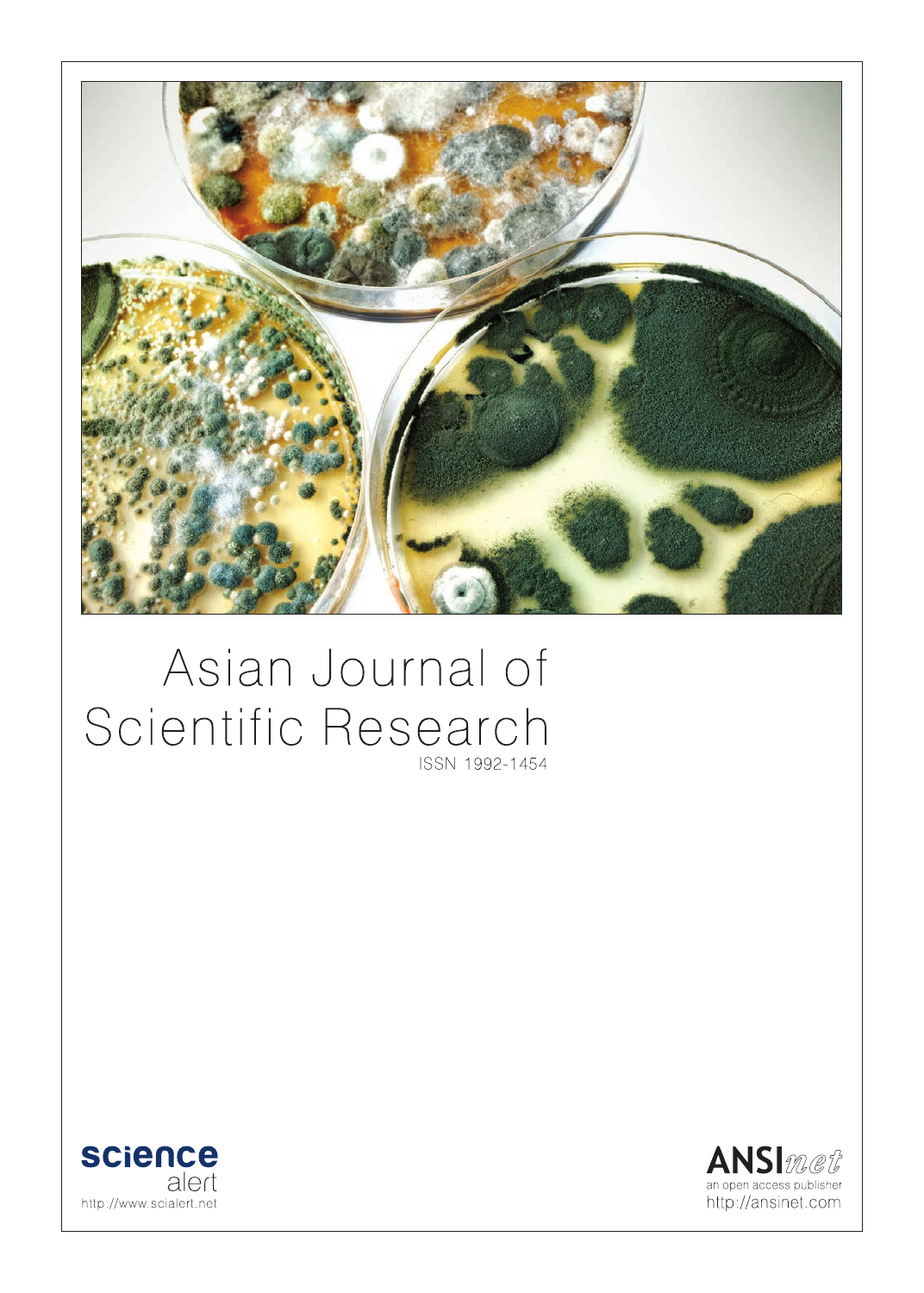#### **OPEN ACCESS Asian Journal of Scientific Research**

ISSN 1992-1454 DOI: 10.3923/ajsr.2020.214.218



## **Research Article Simulation Design of Thermal Neutron Collimators for Neutron Capture Studies at The Dalat Research Reactor**

 $^{\rm 1}$ Pham Dang Quyet,  $^{\rm 2}$ Pham Ngoc Son,  $^{\rm 2}$ Nguyen Nhi Dien,  $^{\rm 1}$ Trinh Thi Tu Anh and  $^{\rm 2}$ Cao Dong Vu

<sup>1</sup>The University of Dalat, 01-Phu Dong Thien Vuong, Dalat, Vietnam 2 Nuclear Research Institute, 01-Nguyen Tu Luc, Dalat, Vietnam

### Abstract

Background and Objective: The neutron beams at the Dalat nuclear research reactor have been utilized for experimental researches based on the neutron capture reaction  $(n,y)$  and prompt gamma neutron activation analysis. In recent years, a national project has been carried out for extending and improving the physical characteristics of the beam facilities. The objective of this study is to improve the thermal and epithermal neutron fluxes at the horizontal beamlines of the Dalat reactor. Materials and Methods: The new design of collimators and neutron filter selections has been made with optimal parameters for alternative applications. For validation of the simulation models, the values of neutron flux and gamma dose rate were measured and compared with the simulated values. Results: The simulation of the new collimator system shows that for a crystal filter composition of 60 cm Si and 6 cm Bi, the thermal neutron flux at the beam port is 4.0×10<sup>7</sup> n/cm<sup>2</sup>/s. The selection of crystal filters of 20 cm Si and 3 cm Bi is proposed with higher thermal neutron fluxes of 1.74×10<sup>8</sup> n/cm<sup>2</sup>/s, that the thermal neutron component will be improved with a factor of 7.67. **Conclusion:** A newly designed model of the conical collimator with a filter combination of 20 cm silicon and 3 cm bismuth, in crystal formations, is proposed for the experimental study of the in-phantom boron neutron capture measurements.

Key words: Thermal, epithermal, neutron, beam port, collimator, neutron filter, simulation

Citation: Pham Dang Quyet, Pham Ngoc Son, Nguyen Nhi Dien, Trinh Thi Tu Anh and Cao Dong Vu, 2020. Simulation design of thermal neutron collimators for neutron capture studies at the dalat research reactor. Asian J. Sci. Res., 13: 214-218.

Corresponding Author: Pham Ngoc Son, Nuclear Research Institute, 01-Nguyen Tu Luc, Dalat, Vietnam

Copyright: © 2020 Pham Dang Quyet et al. This is an open access article distributed under the terms of the creative commons attribution License, which permits unrestricted use, distribution and reproduction in any medium, provided the original author and source are credited.

Competing Interest: The authors have declared that no competing interest exists.

Data Availability: All relevant data are within the paper and its supporting information files.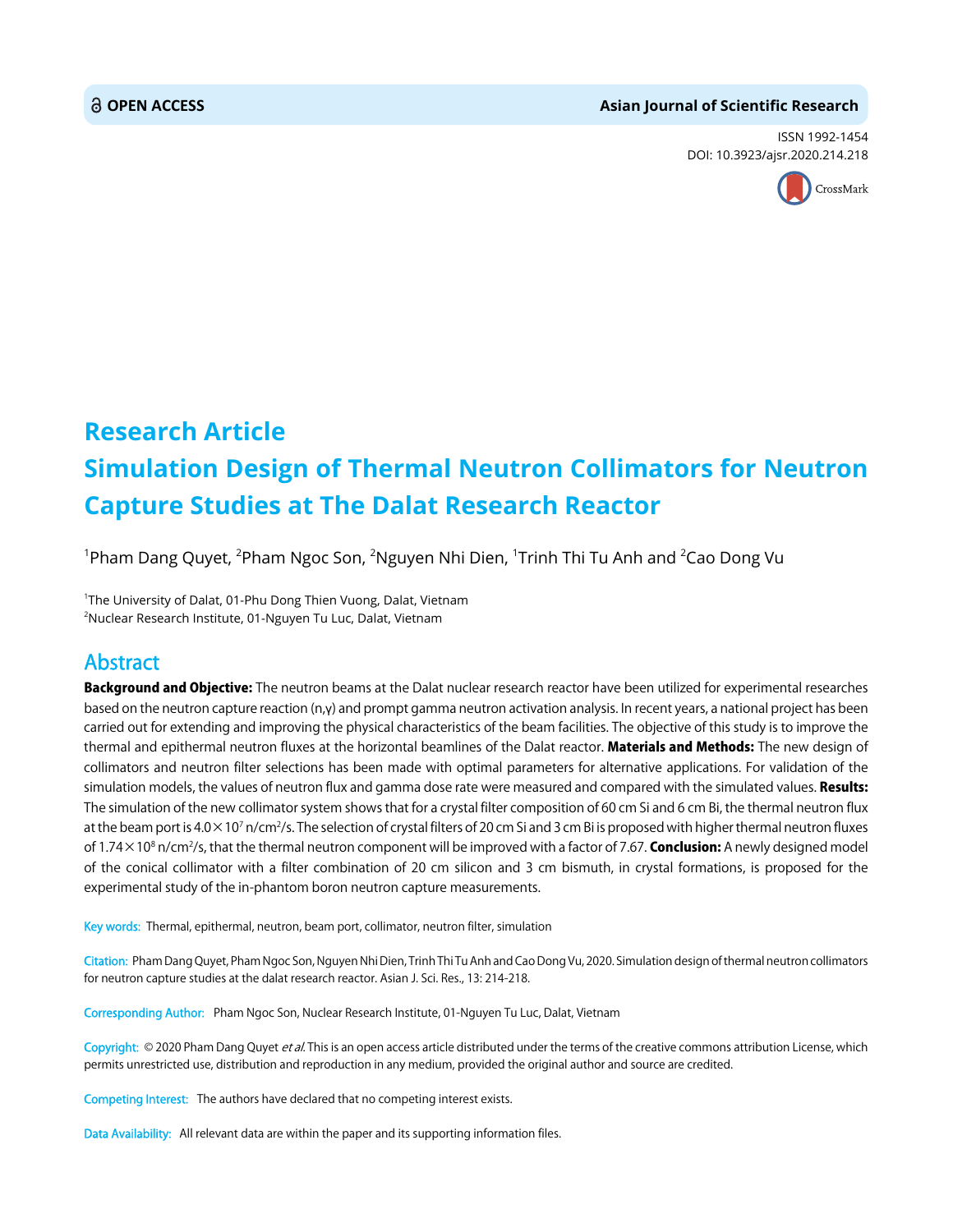#### INTRODUCTION

A reactor based thermal neutron beam can be used for basic research and education on the nuclear reaction of neutrons with nuclei and important applications such as Prompt Gamma Neutron Activation Analysis (PGNAA) and Boron Neutron Capture Therapy (BNCT). In the case of the BNCT application, the supporting studies with phantom and beam collimation structure are necessary to be performed to define the characteristics of neutron flux distribution and the behavior of radiation dose rate inside the phantom. This method is based on the nuclear reaction  ${}^{10}B(n,\alpha)$  <sup>7</sup> Li occurring when stable isotopes of <sup>10</sup>B are irradiated with a slow neutron beam to produce high energy  $\alpha$ -particles and <sup>7</sup>Li nuclei inside the targeted tumor cells<sup>1,2</sup>. The 2.3 MeV kinetic energy of the  $\alpha$ -particles and <sup>7</sup>Li nuclei are almost deposited within about 1 cell diameter and selectively destroy those tumor cells and spare the normal cells around<sup>3</sup>.

The effective neutron sources for BNCT are mainly based on neutron beams from thermal nuclear research reactors<sup>4</sup>. In which, the spectrum filter technique using Si and Bi single crystals as filter materials are applied to eliminate the fast neutrons and gamma components from the reactor core and to provide a proper beam of thermal or epithermal neutron flux at the irradiation position in the reactor building<sup>5,6</sup>.

A pure thermal neutron beam with a flux of  $1.6 \times 10^6$ n/cm<sup>2</sup>/s has been developed at the horizontal channel No. 2 of the Dalat nuclear research reactor for neutron capture  $experiments<sup>7</sup>$  and prompt gamma neutron activation analysis $<sup>8</sup>$ .</sup> However, to extend the use of the channel, the beam structure needed to be upgraded with a new design of neutron filters and collimators for a higher value of neutron flux within the acceptable range for neutron capture therapy studies and related applications. The expected neutron parameters have been estimated by simulation using the MCNP5 code<sup>9</sup>. The purpose of this study is to provide a proposal design of a collimator system for upgrading the neutron beam with higher values of thermal and epithermal neutron fluxes.

#### MATERIALS AND METHODS

**Study area:** The study was carried out at the Dalat Nuclear Research Institute, Vietnam in 2019.

**Collimator models:** The current cylindrical collimator has a total length of 240.3 cm consisting of two parts. The first part



Fig. 1: The current collimator at the radial channel No. 2 of the Dalat research reactor



Fig. 2: The new proposal neutron cone-collimator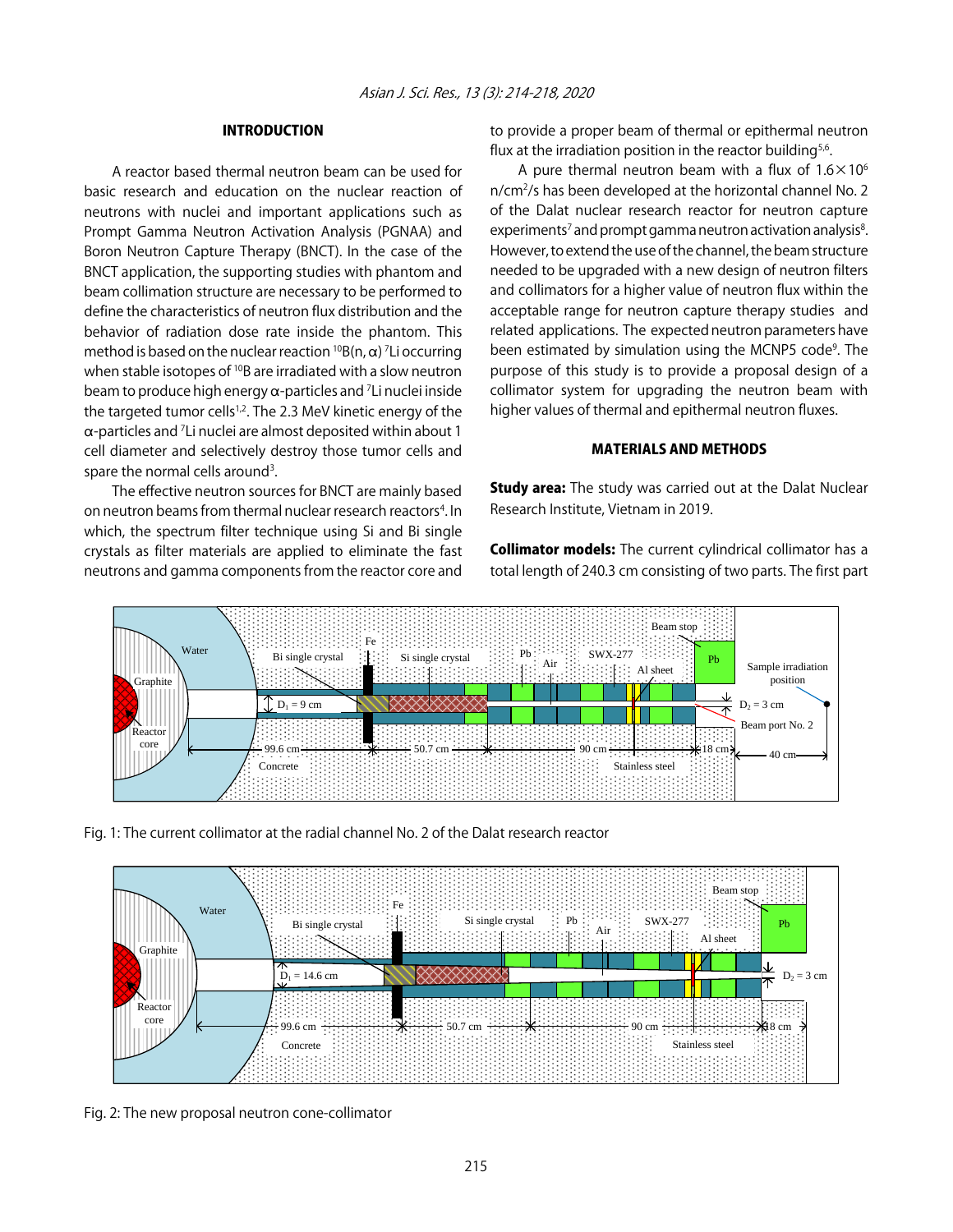is 150.3 cm in length and 9 cm in diameter for installing neutron filters made of bismuth and silicon crystals with alternative thickness. The second part is 90 cm in length with the outer diameter of 20.1 cm and the collimated diameter is 3 cm. The lining layers, surrounding the collimator, are made of Pb and SWX-277 (Neutron Shielding-Shieldwerx) as gamma and neutron absorbent materials and an aluminum plate for prevention in the case of leaking water, as shown in Fig. 1. This cylindrical collimator is currently installed into the radial channel No. 2 of the Dalat research reactor for prompt gamma neutron activation analysis. The thermal neutron flux is 1.6  $\times$  10 $^{\rm 6}$  n/cm $^{\rm 2}$ /s at the collimated beam port for the case of 6 cm Bi and 80 cm Si crystals. The neutron intensity can be higher corresponding to a shorter Si filter, but for optimal neutron flux, a new conical design of collimator is also considering and proposed in this work. The new design model has specified with 14.6 cm inlet diameter and 3 cm outlet diameter as shown in Fig. 2.

#### RESULTS AND DISCUSSION

The current and new design collimator systems were simulated by using the MCNP5 code<sup>9</sup>. The measured and

simulated results of thermal neutron flux and gamma dose rate for the first collimator system with 20 cm Si and 3 cm Bi are shown in Table 1. The simulated result of neutron flux delivered by the cone collimator is improvable by a factor of 7.67 as shown in Table 2. For the second collimator system, the simulation model has been performed with alternative filter thickness and the calculated values of thermal and epithermal neutron fluxes at the collimators outlet are shown in Table 3.

Table 1: Measured and simulated results of the thermal neutron flux and gamma dose rate for the cylindrical collimator with filters thickness of 20 cm Si and 3 cm Bi

| Parameters                       | Simulation results    | Experimental values              |
|----------------------------------|-----------------------|----------------------------------|
| Thermal neutron flux $(n/cm2/s)$ | $2.27 \times 10^{7}$  | $(2.13 \pm 0.04) \times 10^{7}$  |
| Gamma dose rate (Gy/h)           | $3.33 \times 10^{-3}$ | $(3.01 \pm 0.90) \times 10^{-3}$ |

Table 2: Simulated results of the thermal neutron flux and gamma dose rate for the cylindrical and conical collimators

|                            |                      |                       | Filter |                |  |
|----------------------------|----------------------|-----------------------|--------|----------------|--|
|                            | Thermal              | Gamma                 |        | thickness (cm) |  |
|                            | neutron              | dose                  |        |                |  |
| Type of collimator         | flux $(n/cm^2/s)$    | rate (Gy/h)           | Si     | Bi             |  |
| Cylindrical collimator (A) | $2.27 \times 10^7$   | $3.06 \times 10^{-3}$ | 20     | २              |  |
| Conical collimator (B)     | $1.74 \times 10^{8}$ | $2.09 \times 10^{-2}$ | 20     | ੨              |  |
| Ratio B/A                  | 7.67                 | 6.83                  |        |                |  |

Table 3: Simulated results of the thermal and epithermal neutron fluxes for the conical collimator model with alternative filter thickness

| Filter (cm) |                | Neutron flux                                                    |                                                                    |                   |                      |
|-------------|----------------|-----------------------------------------------------------------|--------------------------------------------------------------------|-------------------|----------------------|
| Si          | Bi             | Thermal neutron $\times$ 10 <sup>8</sup> (n/cm <sup>2</sup> /s) | Epithermal neutron $\times$ 10 <sup>7</sup> (n/cm <sup>2</sup> /s) | Thermal/Total (%) | Epithermal/Total (%) |
| $\mathbf 0$ | $\mathbf 0$    | 4.68                                                            | 16.92                                                              | 73.43             | 26.57                |
| 5           | 1              | 3.46                                                            | 8.49                                                               | 80.30             | 19.70                |
| 5           | $\overline{2}$ | 2.95                                                            | 6.58                                                               | 81.79             | 18.21                |
| 5           | 3              | 2.53                                                            | 5.12                                                               | 83.17             | 16.83                |
| 5           | 4              | 2.18                                                            | 3.99                                                               | 84.53             | 15.47                |
| 5           | 5              | 1.88                                                            | 3.04                                                               | 86.10             | 13.90                |
| 5           | 6              | 1.63                                                            | 2.36                                                               | 87.33             | 12.67                |
| 10          |                | 3.02                                                            | 5.51                                                               | 84.56             | 15.44                |
| 10          | 2              | 2.58                                                            | 4.27                                                               | 85.77             | 14.23                |
| 10          | 3              | 2.21                                                            | 3.32                                                               | 86.96             | 13.04                |
| 10          | 4              | 1.91                                                            | 2.59                                                               | 88.09             | 11.91                |
| 10          | 5              | 1.64                                                            | 1.97                                                               | 89.31             | 10.69                |
| 10          | 6              | 1.42                                                            | 1.52                                                               | 90.36             | 9.64                 |
| 15          |                | 2.64                                                            | 3.65                                                               | 87.84             | 12.16                |
| 15          | $\overline{2}$ | 2.26                                                            | 2.87                                                               | 88.74             | 11.26                |
| 15          | 3              | 1.94                                                            | 2.19                                                               | 89.86             | 10.14                |
| 15          | 4              | 1.67                                                            | 1.74                                                               | 90.58             | 9.42                 |
| 15          | 5              | 1.44                                                            | 1.35                                                               | 91.42             | 8.58                 |
| 15          | 6              | 1.25                                                            | 1.01                                                               | 92.50             | 7.50                 |
| 20          |                | 2.32                                                            | 2.42                                                               | 90.57             | 9.43                 |
| 20          | $\overline{2}$ | 1.99                                                            | 1.91                                                               | 91.24             | 8.76                 |
| 20          | 3              | 1.74                                                            | 1.46                                                               | 92.24             | 7.76                 |
| 20          | 4              | 1.47                                                            | 1.12                                                               | 92.89             | 7.11                 |
| 20          | 5              | 1.26                                                            | 0.90                                                               | 93.36             | 6.64                 |
| 20          | 6              | 1.09                                                            | 0.73                                                               | 93.72             | 6.28                 |
| 30          |                | 1.79                                                            | 1.12                                                               | 94.08             | 5.92                 |
| 30          | $\overline{2}$ | 1.53                                                            | 0.90                                                               | 94.46             | 5.54                 |
| 30          | 3              | 1.31                                                            | 0.67                                                               | 95.11             | 4.89                 |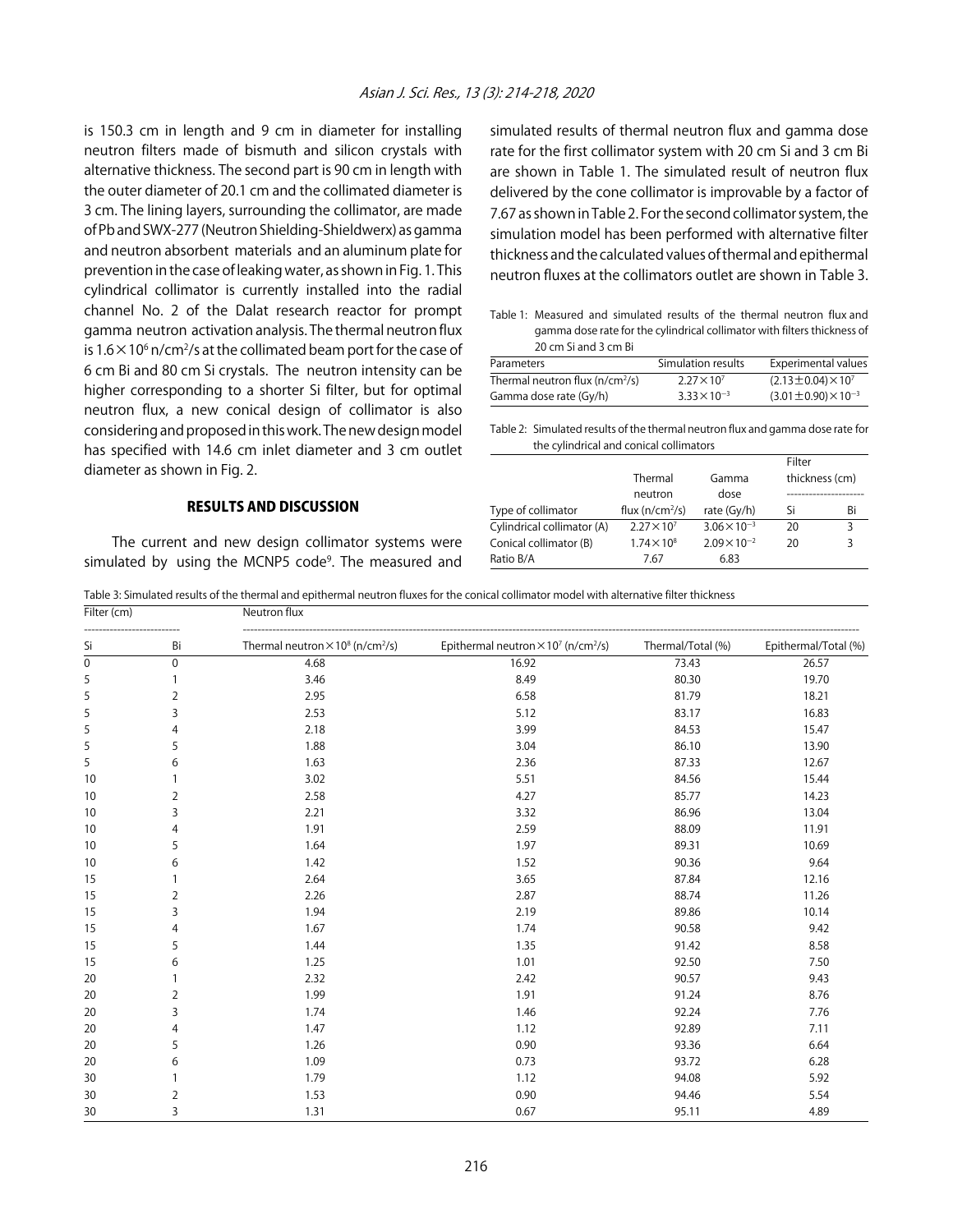| Table 3: Continue |               |                                                                 |                                                                    |                   |                      |  |
|-------------------|---------------|-----------------------------------------------------------------|--------------------------------------------------------------------|-------------------|----------------------|--|
| Filter (cm)       |               | Neutron flux                                                    |                                                                    |                   |                      |  |
| Si                | Bi            | Thermal neutron $\times$ 10 <sup>8</sup> (n/cm <sup>2</sup> /s) | Epithermal neutron $\times$ 10 <sup>7</sup> (n/cm <sup>2</sup> /s) | Thermal/Total (%) | Epithermal/Total (%) |  |
| 30                | 4             | 1.14                                                            | 0.56                                                               | 95.29             | 4.71                 |  |
| 30                | $\mathcal{L}$ | 0.98                                                            | 0.43                                                               | 95.82             | 4.18                 |  |
| 30                | 6             | 0.84                                                            | 0.34                                                               | 96.13             | 3.87                 |  |
| 40                |               | 1.37                                                            | 0.56                                                               | 96.07             | 3.93                 |  |
| 40                |               | 1.19                                                            | 0.45                                                               | 96.34             | 3.66                 |  |
| 40                |               | 1.03                                                            | 0.34                                                               | 96.82             | 3.18                 |  |
| 40                | 4             | 0.88                                                            | 0.28                                                               | 96.92             | 3.08                 |  |
| 40                |               | 0.76                                                            | 0.22                                                               | 97.12             | 2.88                 |  |
| 40                | 6             | 0.66                                                            | 0.17                                                               | 97.52             | 2.48                 |  |
| 60                |               | 0.82                                                            | 0.18                                                               | 97.84             | 2.16                 |  |
| 60                |               | 0.71                                                            | 0.14                                                               | 98.05             | 1.95                 |  |
| 60                |               | 0.62                                                            | 0.13                                                               | 97.93             | 2.07                 |  |
| 60                | 4             | 0.54                                                            | 0.10                                                               | 98.14             | 1.86                 |  |
| 60                |               | 0.46                                                            | 0.09                                                               | 98.18             | 1.82                 |  |
| 60                | 6             | 0.40                                                            | 0.07                                                               | 98.33             | 1.67                 |  |

For a crystal filter composition of 60 cm Si and 6 cm Bi, the thermal neutron flux at the outlet becomes the dominant component with  $4.0 \times 10^7$  n/cm<sup>2</sup>/s (account for 98.33% of total neutron flux) and the epithermal is almost depleted with only  $7.0 \times 10^5$  n/cm<sup>2</sup>/s (account for 1.67% of the total neutron flux). This selection of the filter lengths is proposed for a pure thermal neutron beamline for neutron capture experiments and applications such as prompt gamma neutron activation analysis. For the BNCT study, a selection of crystal filters of 20 cm Si and 3 cm Bi is possible with higher thermal and epithermal neutron fluxes of  $1.74 \times 10^8$  n/cm<sup>2</sup>/s and  $1.46 \times 10^7$  n/cm<sup>2</sup>/s, respectively and the gamma dose rate is about 0.03 cGy/min. The simulated result of thermal neutron flux is about 10 times lower than the published values of Jun and Lee<sup>10</sup> and Brockman *et al.*<sup>4</sup>, but our results are reasonable in the category of low power nuclear research reactor. These simulated results are estimated to be useful for in-phantom boron neutron capture therapy study, application of prompt gamma neutron activation analysis and for providing an essential facility for educational research.

#### **CONCLUSIONS**

The filtered neutron collimator modes at the radial channel No. 2 of the Dalat nuclear research reactor have been simulated for neutron-induced prompt gamma activation analysis and related applications such as the in-phantom study of boron neutron capture therapy. Thermal neutron flux delivered by the conical collimator model proposed in this work is expected to be improved by a factor of 7.67 in comparison with the cylinder collimator model. For the BNCT study, a silicon filter of 20 cm and a bismuth filter of 3 cm in length are proposed. The expected thermal and epithermal

neutron fluxes at the collimated beam port are  $1.74 \times 10^8$  and  $1.46 \times 10^{7}$  (n/cm<sup>2</sup>/s), respectively. The simulated results in this work are expected to be useful for upgrading the neutron beam facility at the Dalat research reactor for in-phantom boron neutron capture therapy study and alternative application of prompt gamma neutron activation analysis.

#### SIGNIFICANCE STATEMENT

The present study provides the neutron beam parameters and neutron characteristics that can be beneficial for experimental researches and relevant applications, which are carried out based on the neutron beams of the Dalat nuclear research reactor. This study will help the researcher to uncover the critical areas of neutron beam collimator at the Dalat nuclear research reactor. Thus a new theory on design simulation of reactor-based neutron beam may be arrived at.

#### ACKNOWLEDGMENT

This research was funded by the Vietnam Ministry of Science and Technology under grant number KC.05.08/16-20.

#### **REFERENCES**

- 1. Barth, R.F., M.H. Vicente, O.K. Harling, W.S. Kiger and K.J. Riley et al., 2012. Current status of boron neutron capture therapy of high grade gliomas and recurrent head and neck cancer. Radiat. Oncol., 10.1186/1748-717X-7-146
- 2. Matusmoto, T., 1996. Design of neutron beams for boron neutron capture therapy for TRIGA reactor. J. Nuc. Sci. Technol., 33: 171-178.